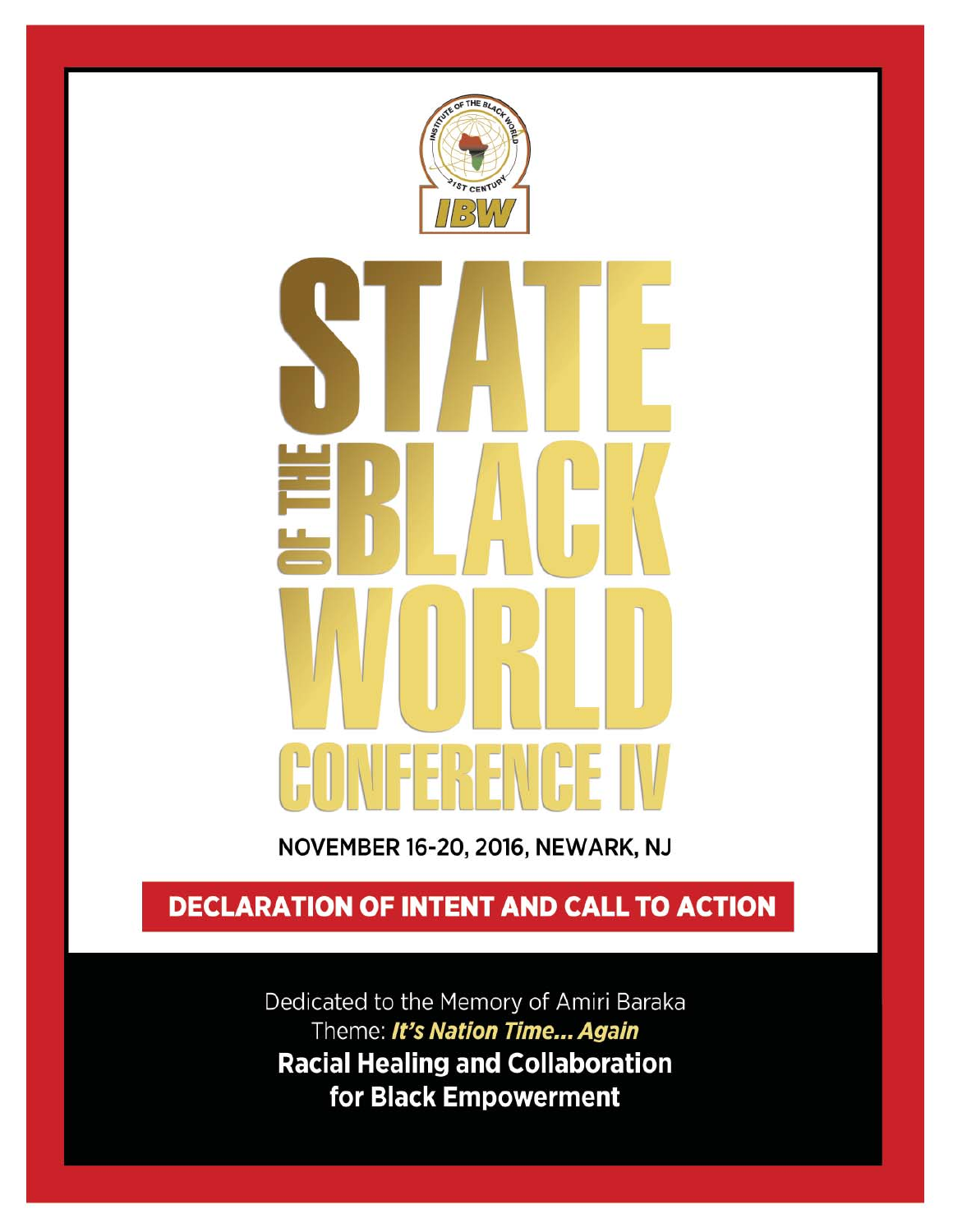# **DECLARATION OF INTENT AND CALL TO ACTION**

### **The Spirit, Power and Significance of an Historic Gathering**

They came by the hundreds from the greater Newark/New York region, Black America and the Pan African World, drawn by the urgent impulse to connect, network, bond, share and unite in the wake of one of the most hate-filled, demagogic and divisive presidential elections in decades; an election which produced a presidential regime, elected by less than a majority of the popular vote; a regime imbedded with racism, white nationalism and Islamophobia. It is one of the most threatening moments since the arrival of Africans on these hostile American shores.

November 16-20, 2016, Africans from the far reaches of the U.S. and the Pan African World -- South Africa, Nigeria, Ghana, Ethiopia, Uganda, Cameroon, Republic of Congo, Haiti, Jamaica, Barbados, Trinidad, Costa Rica, Columbia, Venezuela, Brazil, Canada and Europe converged on Newark, New Jersey, one of the great historical epicenters of Black Freedom Struggle, for State of the Black World Conference IV -- responding to the Call. It's Nation Time Again!

In yet another hour of grave crisis, people of African descent, Black people, came seeking to be inspired, revitalized, informed and armed to intensify the essential, continuing struggle to defend and promote the dignity, survival, development, interests and aspirations of Africans, Black people, in America and the Pan African World. As the words *"it's nation time"*  reverberated throughout the gathering, a spirit of Black love, sharing, bonding, healing, collaboration, resistance, self-determination and renewed commitment to build and strengthen Black institutions, to control the politics and economics of Black communities, territories and nations permeated the deliberations.

While it is impossible to capture the full meaning of the words of the formidable array of more than one hundred Speakers, Panelists and Resources People who shared their insights, knowledge and wisdom with this remarkable gathering, these paraphrased expressions are illustrative of the powerful tenor of the deliberations and proceedings:

- Prior to one of the Empowerment Plenary Sessions, **Atty. Faya Rose Toure** came to the stage and led the assembly in a rousing rendition of the Freedom Song, *"Ain't Going Let Nobody Turn Us Around."*
- Paramount Chief Dr. Leonard Jeffries spoke on the significance of the gathering and recited a roll call of courageous African leaders to whom we should look for inspiration in this time of crisis. As he has taught so often, Dr. Jeffries stressed the urgency of using a **"systems analysis"** to successfully confront and defeat a U.S. and global system of white supremacy.
- An impassioned **Danny Glover** expressed the feelings of many Participants when he said, we needed this conference, we needed to be together at this moment. He encouraged a spirit of constant struggle by Black people, people of color and the oppressed to resist White supremacy and neo-liberal schemes of domination, propagated by the U.S.
- **Rev. Waltrina Middleton** graphically illustrated the contradictions and moral bankruptcy of the U.S. presidential election by pointing out that the **Rev. Dr. Jeremiah Wright** was viciously denounced for simply condemning the hypocrisy of U.S. domestic and foreign policy, while **Donald Trump** waged a campaign of flagrant and inflammatory insults to people of African descent/Blacks, Mexicans, immigrants, Muslims and women and could be elected President of the United States.
- In discussing the shocking results of the U.S. presidential elections and the rise of white nationalist and xenophobic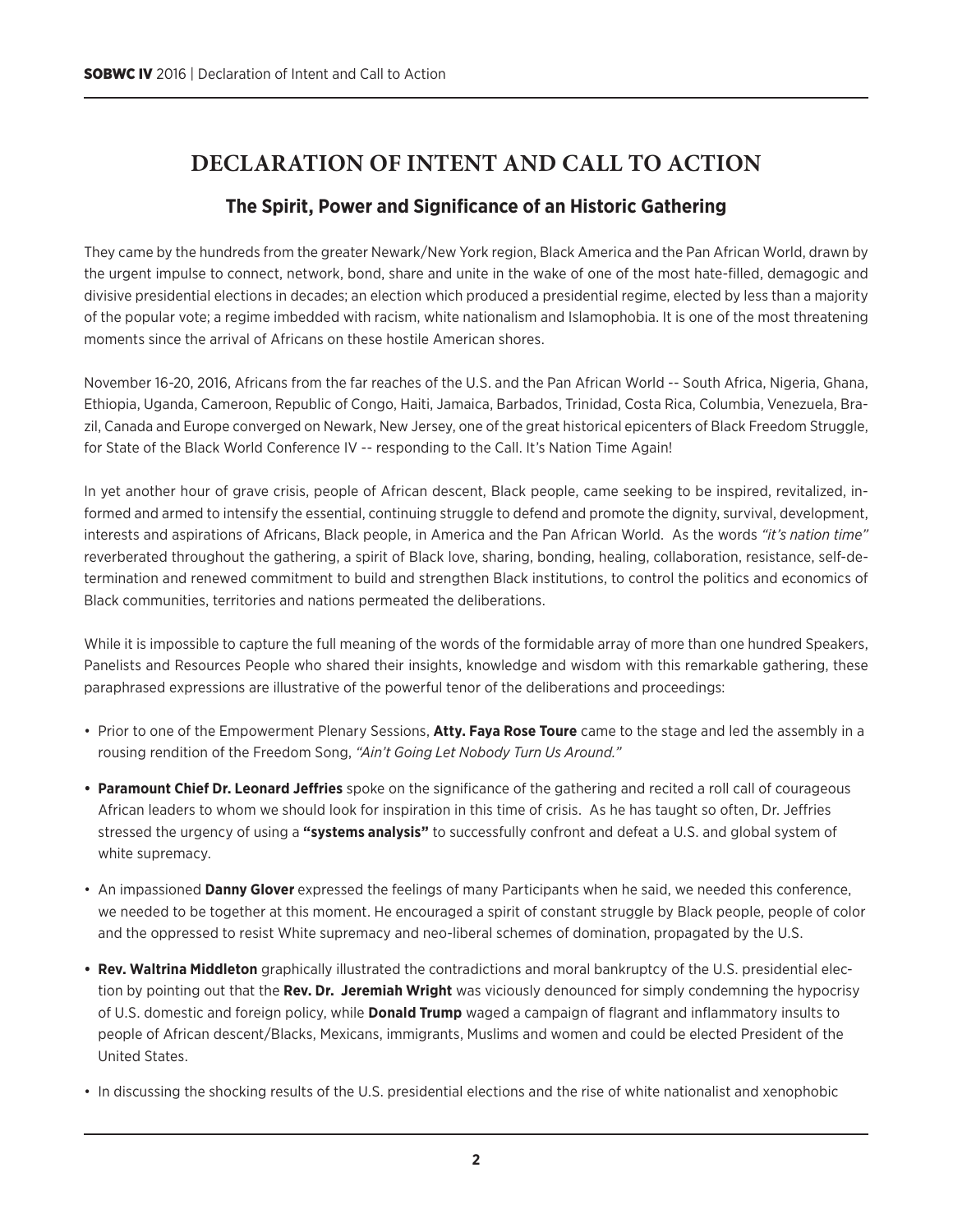movements in the U.S. and Europe, **Professor Sir Hilary Beckles** firmly declared that we are not going back to the days of white supremacist domination; that the determined quest for reparatory justice will be the dominant movement of the 21st Century.

- **George Fraser** sternly reminded the gathering that White folks will not save us; they are too busy taking care of their own; they aren't even thinking about us; no one will save us but us!
- **South African Counsel General Mathula Nkosi** was so moved by the spirit of the discussions that she spoke passionately about the similarity of our struggles. She recounted the role that Africans in America played in shattering apartheid and spoke to the urgent need to finish the struggle for genuine self-determination by achieving economic independence.
- **Susan L. Taylor** reminded us of the resilience of African people as the survivors of the holocaust of enslavement and shared an inspiring illustration of how love, compassion and culturally-relevant education and mentoring can rescue/ save thousands of our youth/young people who have been marginalized under an oppressive system.
- The brilliant poet **Lady Brion** brought the gathering to its feet with an inspiring spoken word oration on the vital, indispensable role of women, of sisters, as leaders and partners in the struggle for the liberation of Black people!
- *The Conscious Ones* of the Lola Louis Creative and Performing Arts Studio treated the assembly with an inspiring, dramatic presentation of Maya Angelou's *And Still I Rise!*
- **Dowoti Desir** opened the Closing Ndaba/Plenary with an inspiring traditional African religious Invocation in which she evoked the memory of **Boukman**, the Haitian spiritual leader whose prayer ignited the Haitian Revolution. That same spirit and power will arm this generation for the awesome battles ahead.
- In an instructive and inspiring lecture **Dr. Maulana Karenga** reaffi rmed the value of the principles of the **Nguzo Saba** as a foundation and guide at this critical moment in our history and proclaimed that fundamental to the struggle for reparations is the repair and restoration of ourselves as African people, that when we repair ourselves, we repair the world!
- **Honorable Minister Louis Farrakhan** challenged and charged the assembled Participants to rededicate ourselves to building independent Black institutions to achieve social, economic and political control over the spaces and places where we live, to create national/international structures of self-governance and reach out to other people of color nationalities and ethnicities to build a new Nation, one so splendid in its humanity that people of all races will feel compelled to follow.

There was a spirit so strong, so pervasive among the Participants that you needed to be present as an eyewitness at this awesome assembly to feel the power of SOBWC IV.

It is also impossible to capture the breadth, depth and scope of the deliberations of this powerful gathering and the resolutions, recommendations, projects and initiatives discussed in the Issue Area Working Sessions in this Declaration. In composite, they will be posted on the IBW web site www.ibw21.org along with how each Session assigned responsibility for implementation.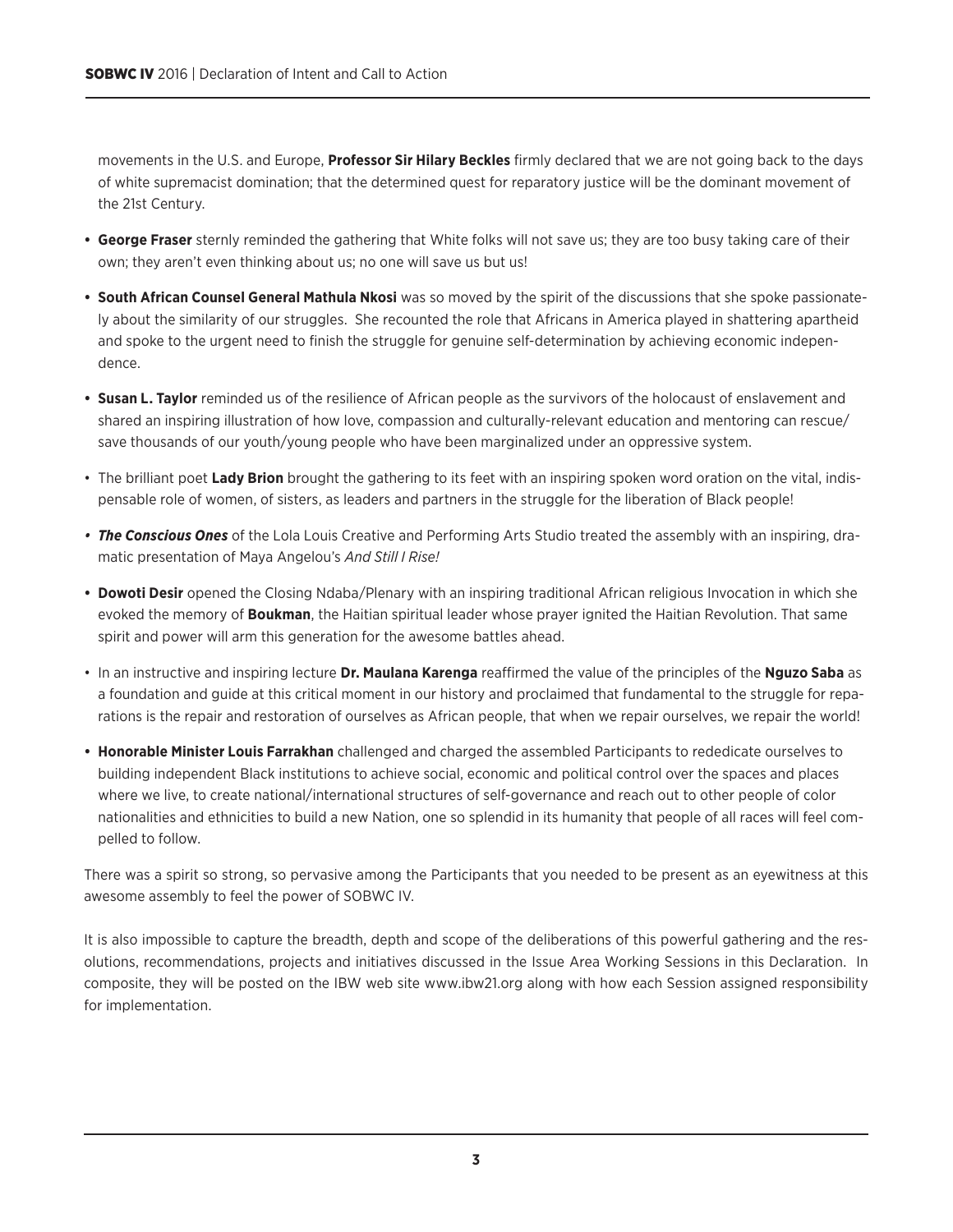# **ABOUT THE DECLARATION**

**The purpose of this Declaration is to articulate IBW priorities for Racial Healing and Collaboration for Black Empowerment** in terms of our work leading up to State of the Black World Conference IV and as an outgrowth of the proceedings. As such this **Declaration** marks a c**ontinuation of the work outlined at State of the Black World Conference III** which was organized around the Theme: **State of Emergency in Black America: Time to Heal Black Families and Communities**.

# **IBW'S PRIORITIES AND PRESCRIPTIONS FOR ACTION**

### **Resisting a Racist Regime**

We encourage people of African descent to assume a posture of **permanent resistance** against the regime which will occupy the White House/Presidency on January 20th as a fervent expression of opposition to white supremacy, sexism, racism, white nationalism, Islamophobia and xenophobia; and to **advance a vision of social, economic and political transformation**  as an expression of our collective resolve to achieve self-determination and a just, humane and peaceful society for African people, other people of color and the oppressed/marginalized people of all races, ethnicities and nationalities.

### **Towards A Domestic Marshall Plan for Black Communities**

Reaffirm support for the demand by Mayor Ras J. Baraka, the National Urban League, the Center for Nu Leadership for **Urban Solutions** and **Harvard University's Charles Hamilton Houston Institute for Race and Justice** for a **Domestic Marshall Plan** type program for massive re-investment by the federal government to rebuild oppressed and marginalized Black communities across the nation.

### **Ending the War on Drugs and Mass Incarceration**

Continue the relentless struggle t**o end the devastating "War on Drugs"** in all its destructive manifestations; **end police occupation, violence and killing of Black people and mass incarceration**. And **work for the decriminalization of drugs** within the context of a **racial, social, economic justice and public health framework**; advocate **for pre-arrest diversion programs** like the Law Enforcement Assisted Diversion (LEAD) initiative; **mobilize/organize victims of crime** to become a constituency for criminal justice reform and de-incarceration; **assist formerly incarcerated persons/returning citizens** to empower themselves as a constituency for social justice and social change; **consolidate existing Justice Collaboratives and expand to other cities** (within the limits of IBW's capacity) to advocate for drug and criminal justice reform; and, **strengthen the Police Reform and Accountability Task Force** as a Resource Center to promote models of police restructuring to enable Black people to establish control over the police/law enforcement to create safe, just and wholesome communities.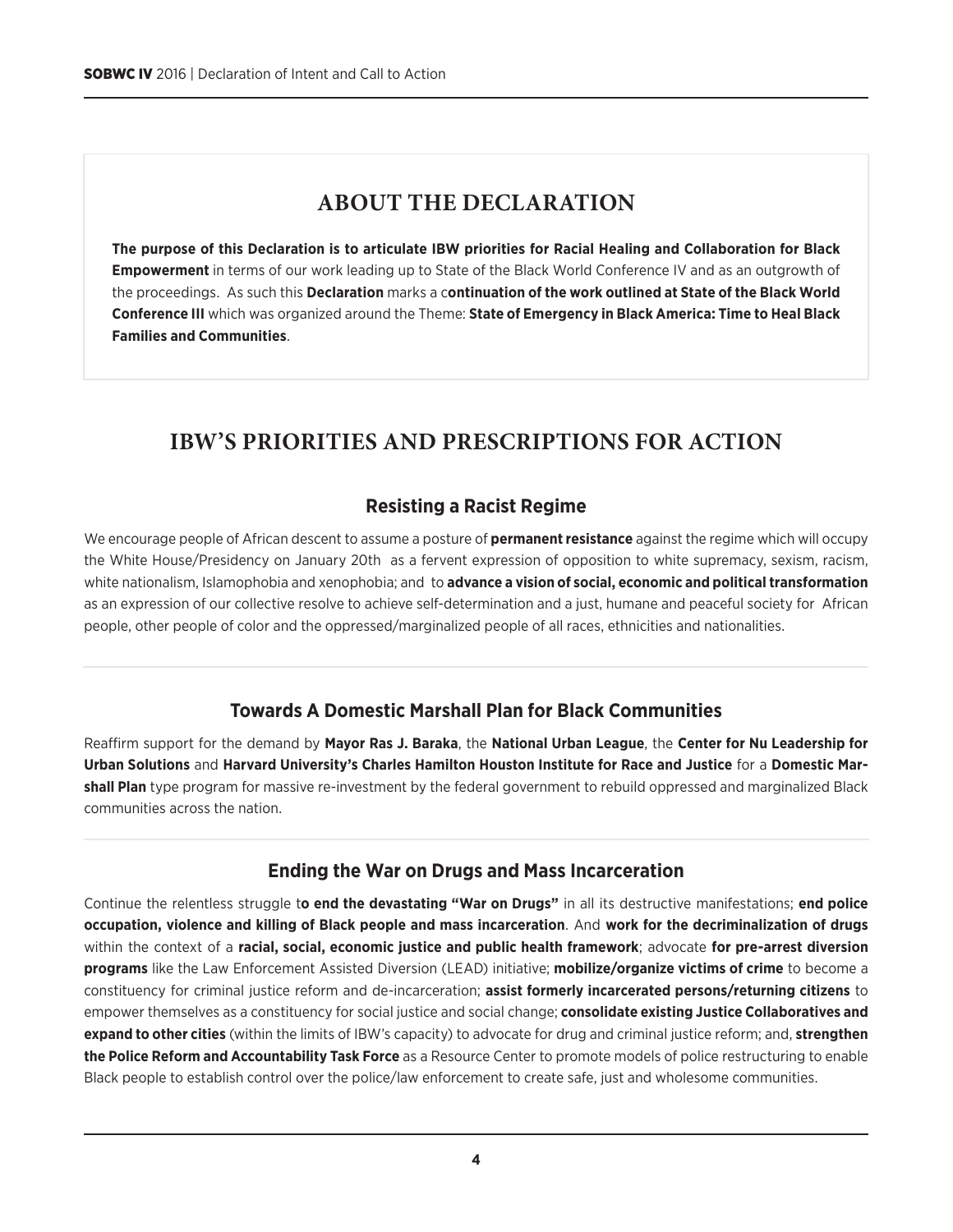### **Enhancing the Black Family Summit**

Further **strengthen and empower the Black Family Summit (BFS)** as a resource to implement vital programs like the **Emotional Emancipation Circles;** to increasingly function as well equipped first responders to mediate and address crises in Black communities through the development of **Trauma Centers;** and, strengthen the capacity of BFS organizations to **employ culturally-appropriate approaches to disaster prevention and relief**, utilizing principled and effective relations with the Federal Emergency Management Agency (FEMA) and similar federal, state and local agencies.

### **Creating a Black Research Consortium**

**Continue the effort to operationalize IBW's Research Consortium** to attract a critical mass of African-centered scholar activists to become a collective resource to undertake theoretical and applied research in support of programs, projects and initiatives by people of African descent in the U.S. and the Pan African world.

### **Black Dollars as a Weapon and Asset in the Black Freedom Struggle**

**Encourage the use of the 1.5 trillion dollars of Black consumer power as a weapon to advance the social, economic and political interests and aspirations of people of African descent** in the U.S. and the Pan African world by utilizing **coordinated, strategic and collective Economic Sanctions/Boycotts** to compel businesses/corporations and banks/financial institutions that thrive on Black dollars to reinvest in Black communities, agencies and institutions; **to oppose and repeal racially biased public policies targeting Black people** and to **support policies that promote and protect Black interests**. Equally important, to consistently **encourage the mobilization/organization of the 1.5 trillion dollars in Black consumer power as the major asset to nourish models of economic and community development** to stimulate socially responsible wealth generation and the building of a **solid, stable and sustainable internal economy**.

### **Building Labor/Community Solidarity**

**Continue to build strong bonds of labor/community solidarity** as a means of combating the onslaught by the corporate/ capitalist class against unions and labor organizations; a war on labor calculated to irreparably cripple the organized vehicles that promote and defend the interests of workers, the struggling middle class and the poor. Accordingly, IBW will request that the Pan African Unity Dialogue in New York **convene a Labor/Community Solidarity Summit** to discuss and devise strategies for mass, popular education and action in defense of labor. Similar Summits should be convened by Black led organizations in cities across the country.

### *Continued on next page*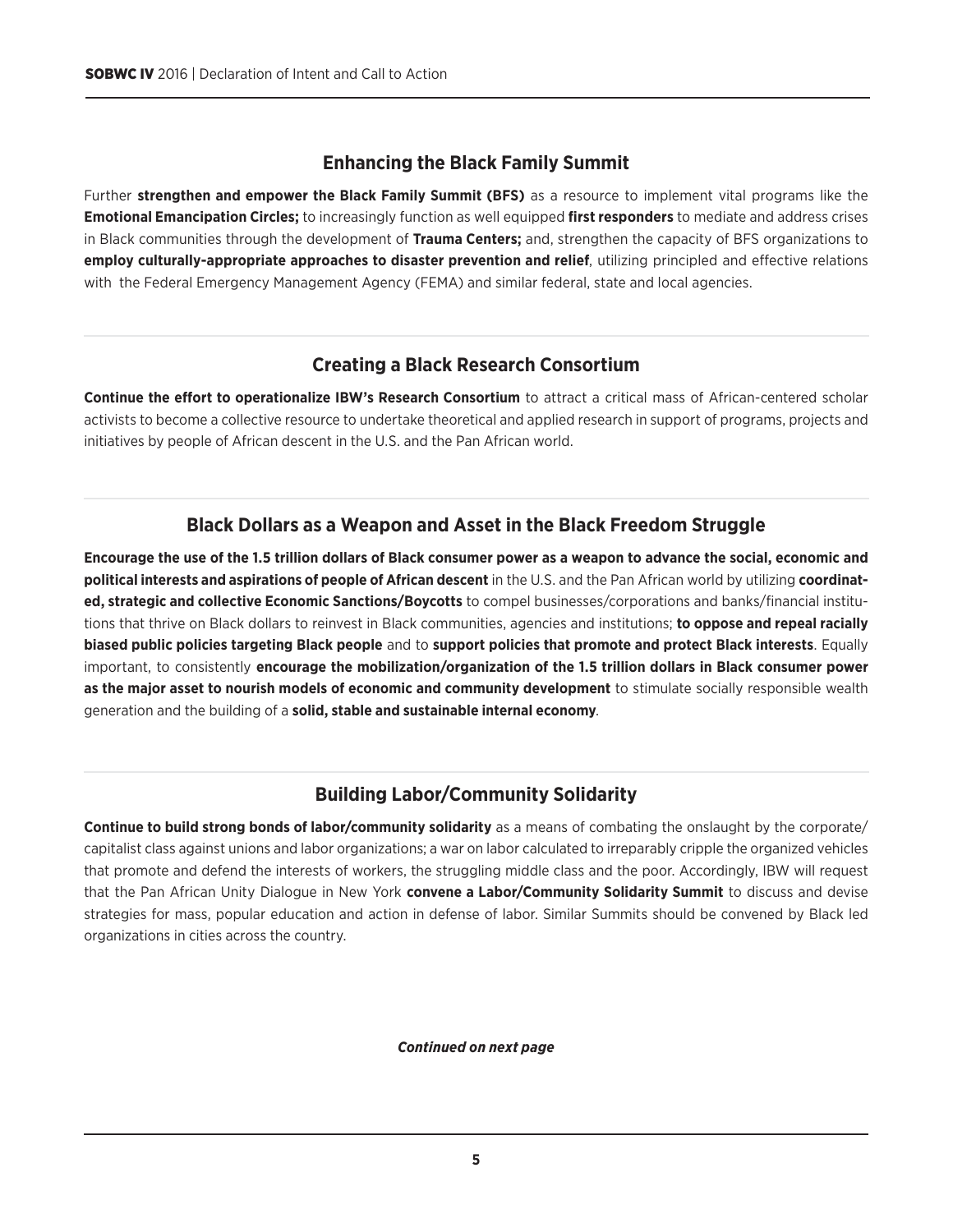### **Intensifying the U.S. and Global Reparations Movement**

**Work to intensify the U.S. and global struggle for reparations** within the context of the Durban Declaration and Program of Action and the U.N. Decade for People of African Descent. To that end, IBW will:

- Strive to **strengthen the National African American Reparations Commission (NAARC)** as a co-partner with the CAR-ICOM Reparations Commission in expanding the global Reparations Movement.
- With the consent of Congressional John Conyers, **finalize the revision of HR-40 from a "Study Bill" to a "Remedy Bill"** to be introduced in the next Congress of the United States as a tool for mass public education, mobilizing/organizing and action to advance the struggle for reparations.
- Encourage the **creation of Reparations Studies Curricula at Historically Black Colleges and Universities** in collaboration with the University of West Indies Mona Campus in Jamaica.
- **Support the convening of Reparations Summits in Africa and Columbia in 2017**.

### **Continuing Cross-Generational Dialogue and Engagement**

**Continue the Cross-Generational Dialogue initiated at SOBWC IV** working collaboratively with the Movement for Black Lives and the Conveners/Facilitators of the Hip Hop/Cultural Workers Plenary and Working Sessions. Accordingly, based on the recommendations from the Cross-Generational Dialogue IBW will:

- **Establish safe "Teaching Spaces"** for frank/honest cross-generational learning, sharing, exchange of perspectives, constructive critique and devising strategies to strengthen cross-generational engagement.
- **Convene a session on the implications and lessons of Cointelpro** for the current generations of activists/organizers associated with Black Lives Matter, Movement for Black Lives and similar formations.

### **Addressing Key Issues in Africa, the Caribbean, Central and South America**

Based on the deliberations and documents developed by the Pan African Unity Dialogue convened by IBW in New York, work to mobilize mass based, popular support for:

- African-centered **Principles of Democratic Governance** in Africa and the Caribbean.
- **Guidelines for Addressing and Resolving Crises in Africa and the Caribbean**.
- **Principles and Guidelines for Foreign Investment in Africa** to counter the "new scramble for Africa."

In addition, continue efforts to strengthen the capacity of the **Diaspora to impact U.S. policy toward Africa, the Caribbean, Central and South America; strengthen bonds of solidarity and action with Afro-Descendant communities** in Central and South America; and intensify efforts to **develop mutually beneficial business and commercial relations** between Africa, the Caribbean, Central and South America and the Diaspora in the U.S.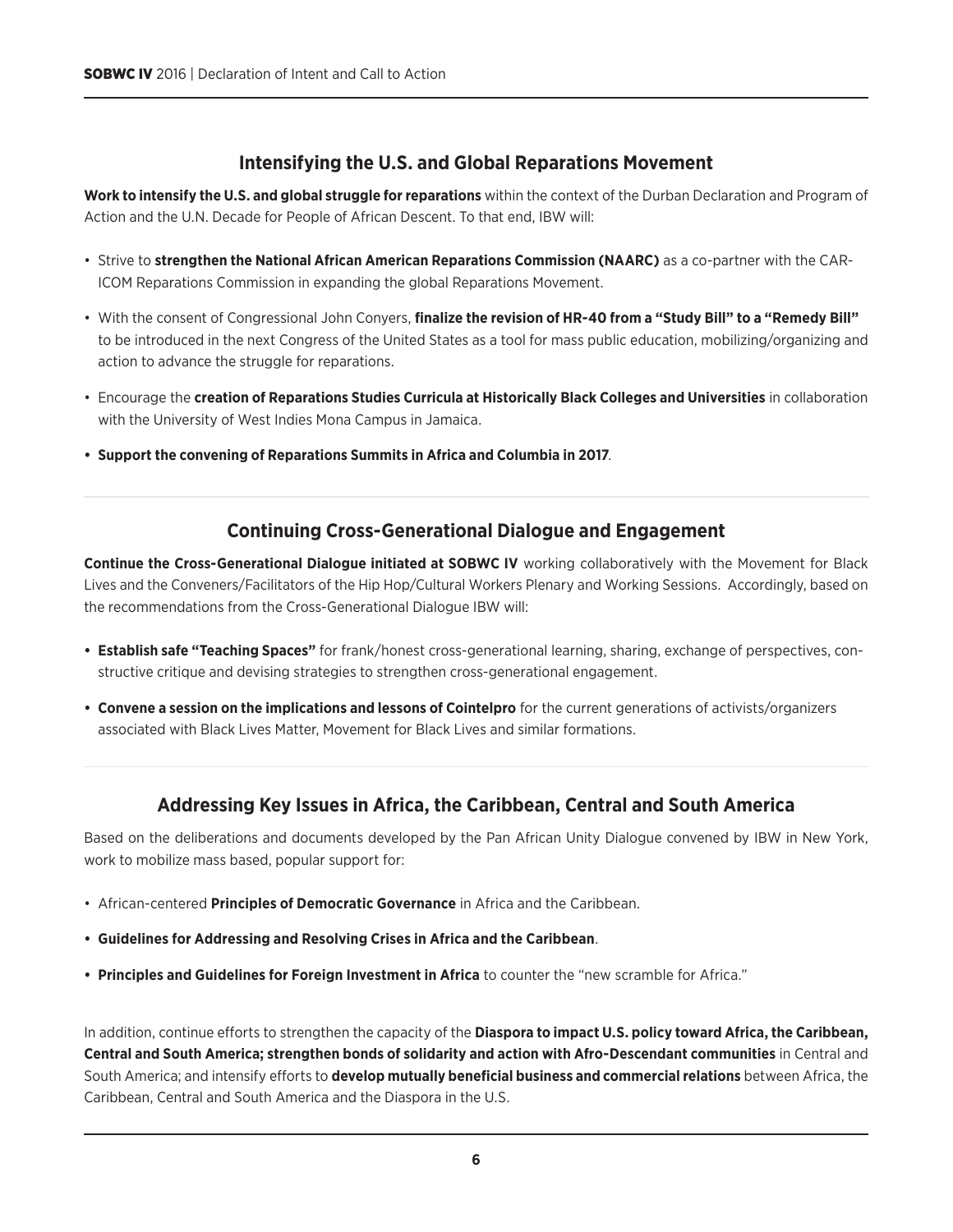### **Newark as an African Model City**

In the spirit of "It's Nation Time" and in a collective expression/act of Kujichagulia, Self-Determination, **we Declare Newark, New Jersey, under the leadership of Mayor Ras J. Baraka, an African Model City**. We call on sisters and brothers from the U.S. and the Pan African world with resources, expertise and skills from all sectors of our communities to embrace this community-building/nation-building Pan African Project.

Dr. Ron Daniels has requested that **Dr. George Fraser tap the resources of the vast network of 65,000 socially conscious Black professionals, business owners and community development specialists affiliated with Fraser Net, Inc.** to contribute to this major undertaking. With the consent and collaboration of Mayor Baraka, **IBW is tentatively calling for an Economic and Community Development Planning Summit** in Newark **April 4, 2017**, the date of the martyrdom of Dr. Martin Luther King, Jr. We wish for God and the Ancestors to bless this monumental endeavor.

## **The Road Ahead: Implementation with Capacity**

Given the tremendous demand that IBW not wait four years to convene another State of the Black World Conference, **capacity permitting**, we propose the following:

Based on the urgent need to implement the Economic Priorities outlined in this Declaration, **IBW proposes the convening of day and a half Economic Development for Black Empowerment Mini-Conferences in selected cities/areas over the next 18 months** beginning with the Northeast Corridor. These Mini-Conferences will be structured in a manner similar to the Plenary and Working Sessions at SOBWC IV and utilize the models showcased at the Conference as the basis for education, organization and action.

**Returning to Newark to convene State of the Black World Conference V in November 2018** to assess the implications of the crucial Mid-Term Elections on Black America and the Pan African World and review progress on the resolutions, recommendations, initiatives and IBW Priorities advanced at State of the Black World Conference IV.

**Implementing the Proposals above are totally contingent on enhancing IBW's capacity as a Good Faith Convener/Facilitator.** 

## **Enhancing/Building IBW's Capacity**

The Seventh Goal of State of the Black World Conference IV states: **"Strengthen the Institute of the Black World 21st Century as a Good Faith Facilitator and Resource Center Promoting a Culture of Collaboration for Healing and Black Empowerment**.

In his Keynote Presentation **Dr. Ron Daniels stressed that for far too long, IBW has achieved stunning successes with limited financial resources and infrastructure**. He shared that IBW did not have the resources to undertake SOBWC IV but made the decision to move forward because the tenor of the times dictated the need for a significant global gathering of people of African descent. **By "guts and faith" the eff orts of IBW proved providential in terms of the timing and response from the Participants**. However, he indicated **the "guts and faith" approach is not sustainable** if IBW is to function as a good